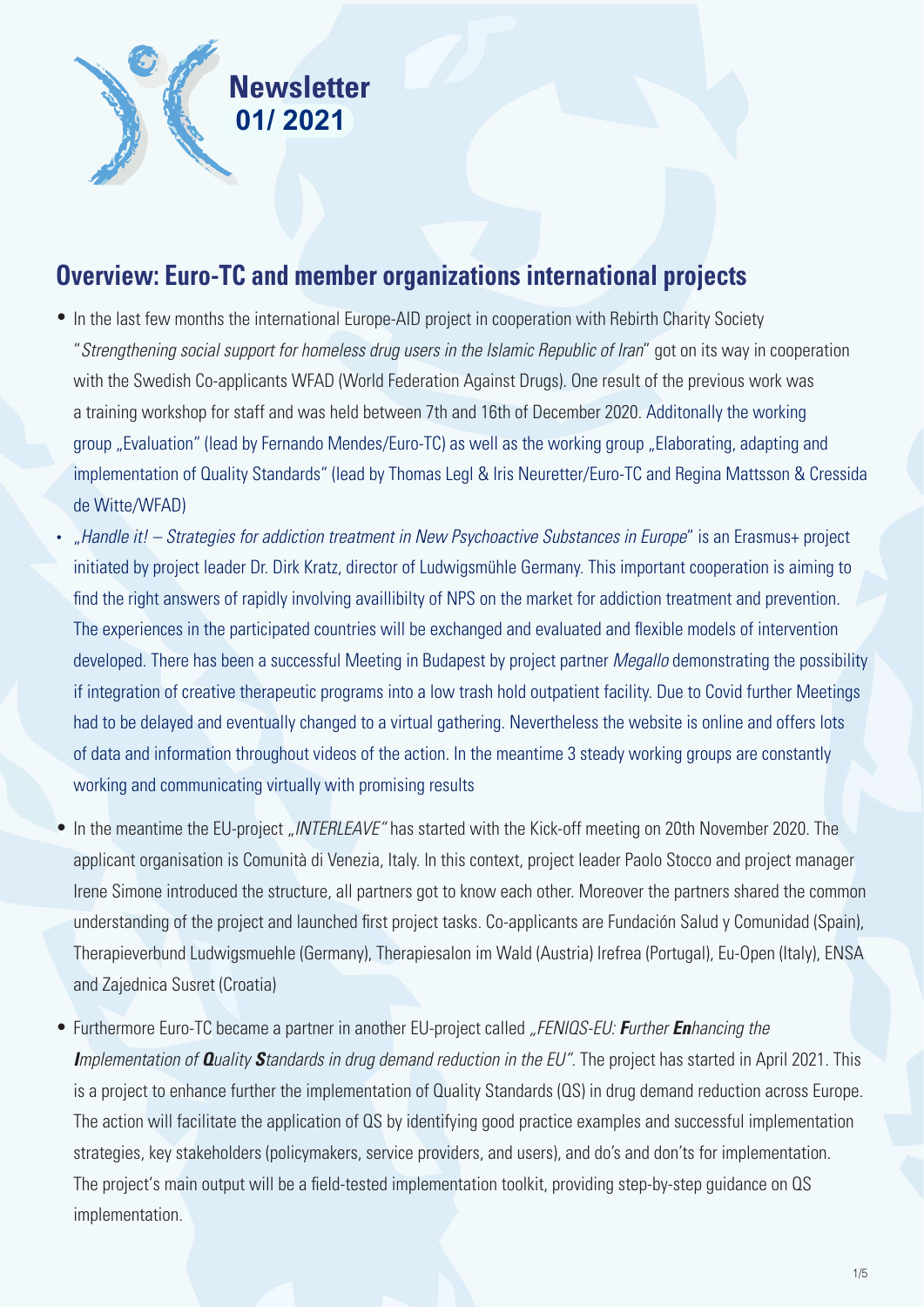## **Presenting the last started projects in more detail:**

## **• Strengthening social support for homeless drug users in the Islamic Republic of Iran**

In the long term, the project is expected to reduce homelessness and relapse rates among drug users in Iran. Therefore, the implementation of this project is likely to have a long-term impact in several areas as follows: Decriminalization, Drafting long-term programs (the existing programs are based on short-term treatment), Reduction of crimes, Reducing infectious diseases and Saving economic resources.

*Rebirth Charity Society* is an Iranian NGO and is in Special Consultative Status with the Economic and Social Council (ECOSOC) of the United Nations. Rebirth is holder of the 2005 United Nations Vienna Civil Society Award. It was established in 2002 and has been working in the field of drug demand reduction. It has pioneered to initiate residential rehabilitation and recovery programs across Iran including mid-term residential treatment center, mother and child, therapeutic community etc. for women and men. In addition, the organization has also been involved in developing harm reduction centers such as mobile van, outreach team, shelter and drop-in-center. At international level, Rebirth has closely collaborated with European Commission, UNHCR Iran, UNODC Iran, UNODC Regional Program for Afghanistan and Neighboring Countries, VNGOC, Euro-TC, World Federation Against Drugs (WFAD) etc.

*Abbas Deilamizade* as the managing director of Rebirth Charity Society is a senior expert in drug demand reduction. He has been a member of Northern Africa and the Middle East/Central Asia of Civil Society Task Force (CSTF) of the United Nations General Assembly Special Session (UNGASS) on world drug problem since 2016.

*Amir Moghanibashi-Mansourieh* holds bachelor, master and a PhD candidate in social work. He is the deputy managing director of Rebirth and the project manager.

*Daryush Puyan* with academic English studies background has been working for Rebirth as project officer since 2015.

*Faezeh Atefi* is a social worker who works as the project assistant.



www.eurotc.org

### **Previous performance:**

One result of the previous work was a training workshop for staff and was held between 7th and 16th of December 2020. Owing to the current restrictions the workshops had to be carried out virtually. The participants of the training workshop were Iranian case managers and peer support specialists who are offering case management services to homeless drug users in Iran. The trainers have been organized from the co-applicants WFAD and Euro-TC.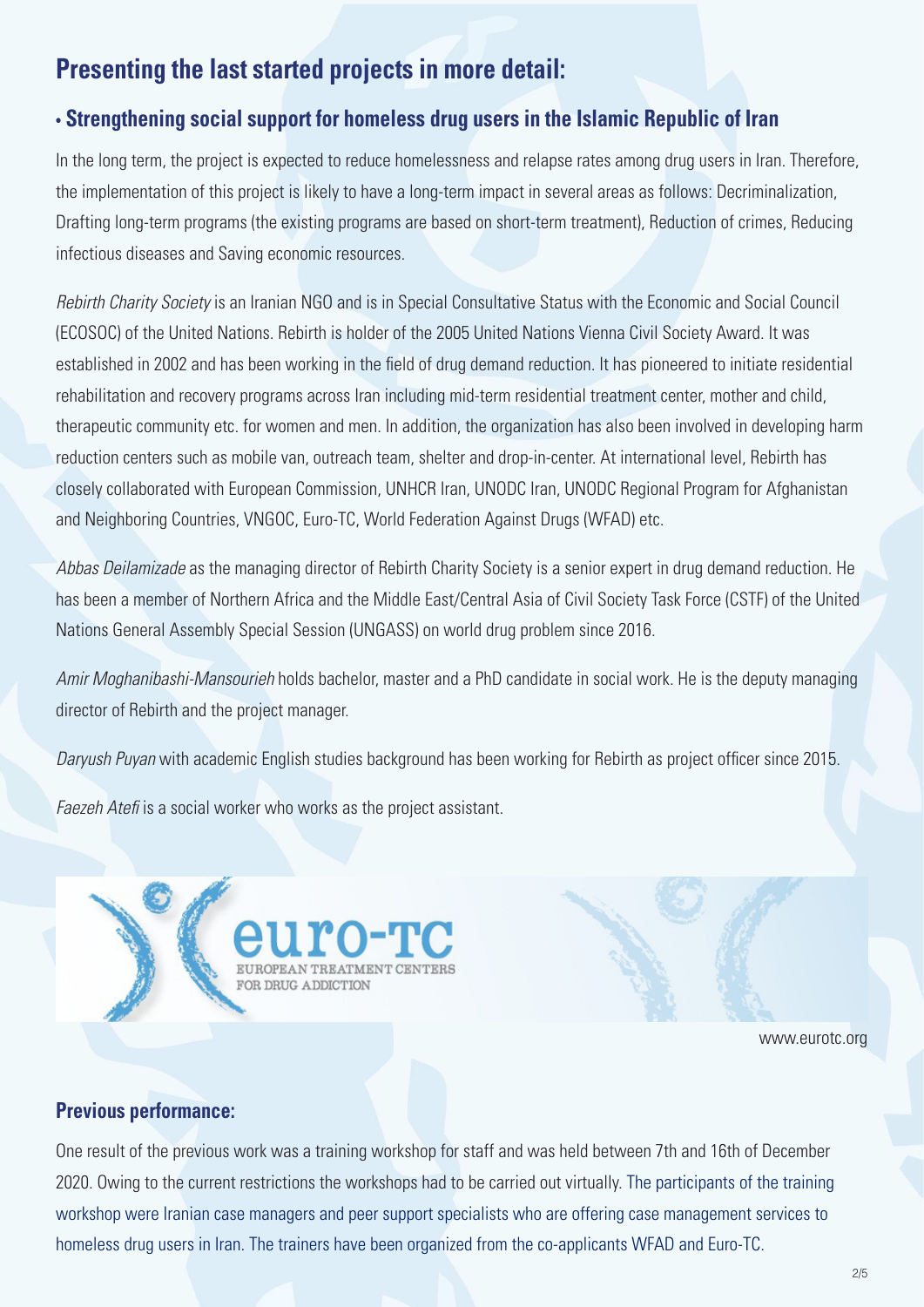| Timetable - Staff Workshop - 2020 |                                                                                                                                                                                                                                                          |                                                                                                                                                    |                                                                                                                                                                                                                                    |                                                                                                                                                                                                   |                                                                                                                                               |
|-----------------------------------|----------------------------------------------------------------------------------------------------------------------------------------------------------------------------------------------------------------------------------------------------------|----------------------------------------------------------------------------------------------------------------------------------------------------|------------------------------------------------------------------------------------------------------------------------------------------------------------------------------------------------------------------------------------|---------------------------------------------------------------------------------------------------------------------------------------------------------------------------------------------------|-----------------------------------------------------------------------------------------------------------------------------------------------|
|                                   | 07.12.                                                                                                                                                                                                                                                   | 08.12.                                                                                                                                             | 09.12.                                                                                                                                                                                                                             |                                                                                                                                                                                                   | 10.12.                                                                                                                                        |
| 9.00                              | <b>Xavier Ferrer</b><br><b>Fran Calvo</b><br><b>Roger Ferrer (Euro-TC)</b>                                                                                                                                                                               | <b>Thomas Legl</b><br><b>Iris Neuretter</b><br>(Euro-TC)                                                                                           | <b>Mulka Nisic</b><br>(WFAD)                                                                                                                                                                                                       |                                                                                                                                                                                                   | <b>Monica Barzanti (WFAD)</b><br><b>Abbas Deylamizade (Rebirth)</b>                                                                           |
|                                   | Drugs and homelessness:<br>Workshop opening session"                                                                                                                                                                                                     | Drug abuse, comorbidity and<br>homelessness - Impacts for<br>motivation, counseling, treatment<br>and reintegration                                | Treatment and recovery services/<br>Special needs and considerations<br>regarding homeless drug users<br>- Recovery capital & sustainable<br>recovery management.                                                                  |                                                                                                                                                                                                   | Recovery and its impact on people<br>and Society - General aims for<br>treatment and reintegration<br>considering abstinence based<br>program |
| 12.00                             | <b>Chantel Pepper</b><br>(WFAD)                                                                                                                                                                                                                          | <b>Ela Mega</b><br>(Euro-TC)                                                                                                                       | <b>Fernando Mendes</b><br>(Euro-TC)                                                                                                                                                                                                |                                                                                                                                                                                                   | <b>Stacy Doorly-Jones</b><br>(WFAD) * Cancelled*                                                                                              |
|                                   | Barriers to reintegration for<br>homeless people who use drugs                                                                                                                                                                                           | Treatment - Role of families/<br>/Family Therapy in treatment<br>- residential and outpatient<br>measures considering a concept of<br>codependency | Primary prevention and relapse<br>prevention - Does primary<br>prevention for social inclusion<br>regarding homelessness and<br>substance consumption exist?<br>- Best practice, necessitates<br>Framework for relapse prevention. |                                                                                                                                                                                                   | Treatment and recovery services/<br>/Special needs and considerations<br>regarding homeless drug users                                        |
|                                   |                                                                                                                                                                                                                                                          |                                                                                                                                                    |                                                                                                                                                                                                                                    |                                                                                                                                                                                                   |                                                                                                                                               |
|                                   | 15.12.<br>14.12.                                                                                                                                                                                                                                         |                                                                                                                                                    | 16.12                                                                                                                                                                                                                              |                                                                                                                                                                                                   |                                                                                                                                               |
| 9.00                              | <b>Udo Zifko</b><br><b>Roger Ferrer</b><br>(Euro-TC)<br><b>Xavier Ferrer (Euro-TC)</b><br>Harm Reduction - Basic necessities and key<br><b>Medical Aspects</b><br>strategies from the European perspective.<br>- Impact of the COVID-19 Pandemic/General |                                                                                                                                                    | <b>Akos Topolanszky</b><br>(Euro-TC)                                                                                                                                                                                               |                                                                                                                                                                                                   |                                                                                                                                               |
|                                   |                                                                                                                                                                                                                                                          |                                                                                                                                                    | psychoneurological aspects and considerations.                                                                                                                                                                                     | Ethical Aspects and Outlook - Main<br>ethical aspects to be integrated into all<br>interventions/Special challenges and<br>humanistic necessities for this project<br>- aims and positive outlook |                                                                                                                                               |
| 12.00                             | Laia Plaza, Belén Augusto,<br><b>Fara Amirian</b><br>Asia Ashraf (Euro-TC & WFAD)                                                                                                                                                                        | <b>Asia Ashraf</b><br>(WFAD)                                                                                                                       |                                                                                                                                                                                                                                    |                                                                                                                                                                                                   |                                                                                                                                               |
|                                   | Gender sensitive considerations - Situations<br>and findings in europe.<br>Additional: Asia Ashraf with the perspective<br>from her work in Pakistan                                                                                                     | and components                                                                                                                                     | Case Management: Process, Guiding Principles                                                                                                                                                                                       |                                                                                                                                                                                                   |                                                                                                                                               |



www.eurotc.org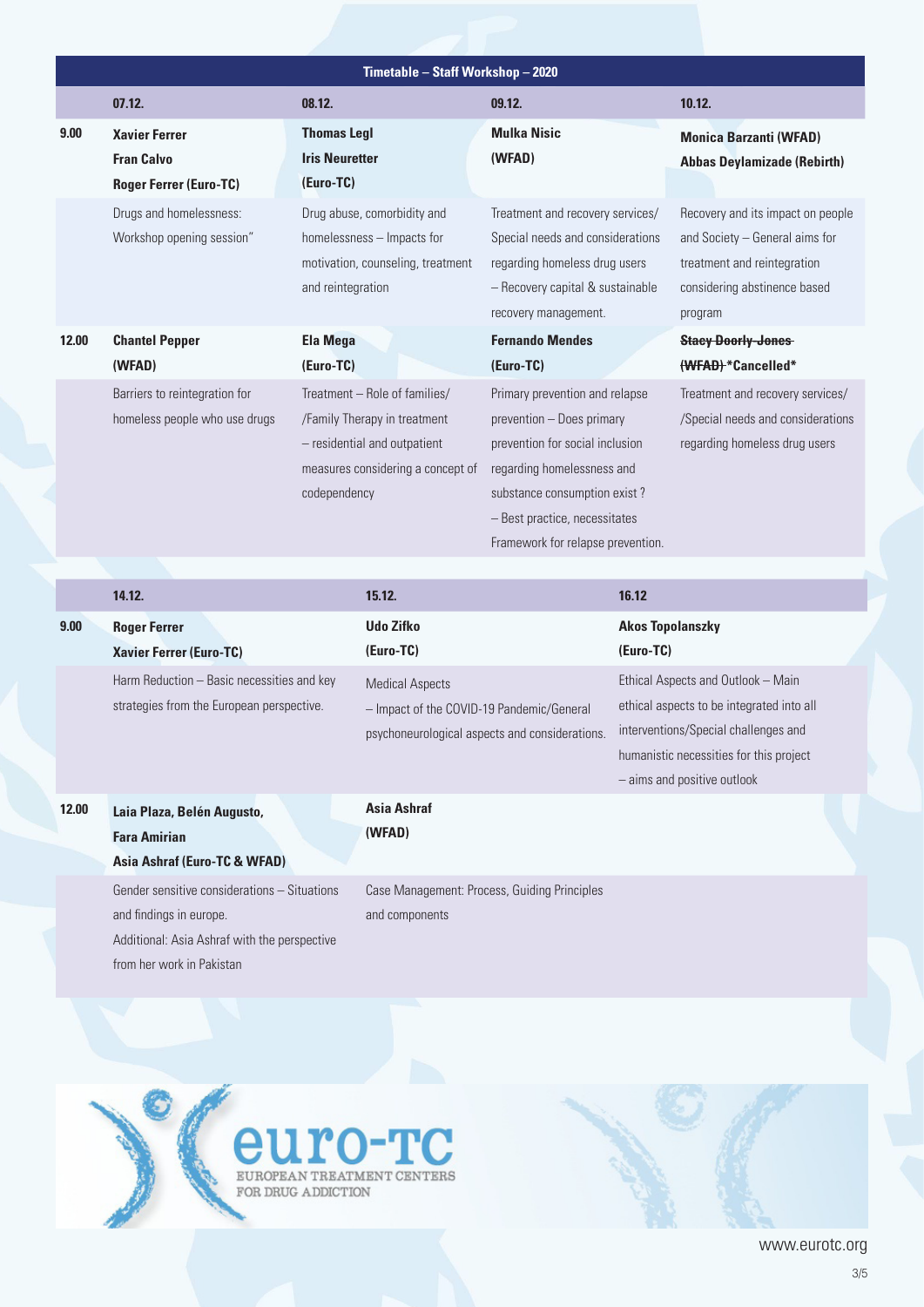#### **• Handle it! – Strategies for addiction treatment in New Psychoactive Substances in Europe**

The first Learning Teaching Activity in Budapest resulted in a working group whose goal was to develop a questionnaire for NPS consumers that could be used in all facilities of the participating countries. The aim of that survey was to improve the treatment and care services for consumers with addictive behavior related to New Psychoactive Substances (NPS). In addition to sociodemographic data, there were questions about NPS use, such as the contexts in which NPS was used, the reason or motivation for doing so, or even the type of drug. The survey ran from mid-February to mid-April. Currently, the evaluation of the questionnaire is underway, which promises interesting results.

Another group that has developed in the first LTTA are the case studies: it deals with the backround of NPS consumers through case studies & biography details. Each institution works on at least one case, which is special and has to do with NPS. Here the focus is on the biography of the persons. The aim is to have an overview of summaries with different biographies to discuss the cases and see what parallels and differences there are between them.

The third group, which emerged during the second online LTTA and is newer than the other two, is the staff experience group. This group is about the NPS topic from an employee perspective: What challenges they face as a staff member, how much knowledge about NPS is available or how the knowledge is conveyed, how is the work with NPS users experienced compared to users of other drugs, what would staff and colleagues wish for so that the work with NPS could be improved, what is already working well. Here we can profit very well from all the different experiences. Also the development and implementation of a questionnaire for the staff is planned to get a better overview about the different topics and questions explained before.

## **• INTERLEAVE – INTERvention tooLkit to deal with women drug users victims of gEnder bAsed ViolEnce**

The project will achieve will foreseen overall assessment of specific local initiatives performed by participating countries through literature review, structured questionnaires and focus groups to assess current tools for the active prevention of crime on favor of the empowerment of the affected women identify best practices. Best practices sharing will allow to improve performance by replication success throughput partner organizations raise of the overall quality of services offered to women with drug problems facing Gender Based Violence and will also allow to avoid duplication and save costs through increased productivity and efficiency.

The project will aim at producing a toolkit of intervention that will be first tested in the countries participating in the Project, meant to support the regional, local, civil society authorities and organisations by reinforcing. Each participating country will then train professionals from civil society on how to apply the protocol as part of their daily practice. The overall objectives of the projects are: Contributing to the implementation of coordinated and coherent efforts across the different countries, as well as improving knowledge and awareness about gender-based violence (Newsletter INTERLEAVE, March)

*Paolo Stocco* is President and General Director of "Comunità di Venezia s.c.s.". He is in charge of programming, monitoring, and coordinating the therapeutic communities managed by the cooperative and accredited by the Veneto Region. European and Local Project Manager and Researcher, he coordinates the working group on cross-border mobility and services qualitative evaluation provided by Rete Nazionale Grandi Ospedali of FederSanità (ANCI, National Association of Italian Municipalities).